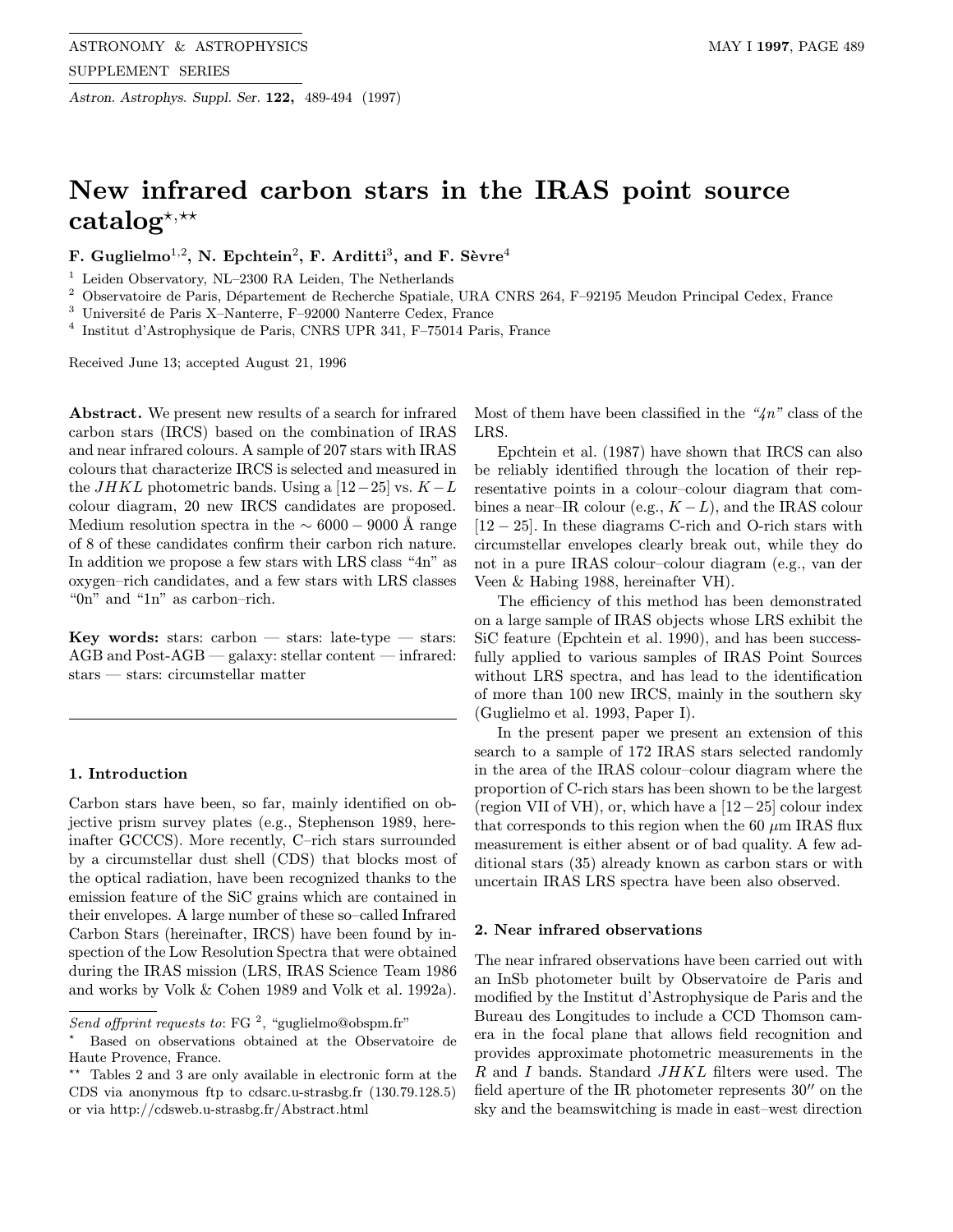at a frequency of 10 Hz, with a beamthrow of  $45^{\prime\prime}$ . This instrument was attached at the f/15 cassegrain focus of the 80 cm telescope of Observatoire de Haute Provence, France (OHP) during 4 periods in 1992 and 1993 (Table 1). The CCD camera was only available in periods 2 and 3 and was only used for field recognition.

Table 1. Journal of observations

| Column 2 in Table 2 | Epoch                |  |  |
|---------------------|----------------------|--|--|
|                     | 27-01-92 to 04-02-92 |  |  |
|                     | 02-08-92 to 17-08-92 |  |  |
| 3                   | 19-11-92 to 01-12-92 |  |  |
|                     | 14-02-93 to 26-02-93 |  |  |

To pick up the IRAS source, the telescope was pointed by offseting from nearby stars of the Guide Star Catalogue (Space Telescope Science Institute, 1992, hereafter GSC) and the objects were searched for in the  $K$  band. Owing to the large field aperture, in most cases, the infrared sources were immediately detected. In a few peculiar cases, however, the CCD image obtained in real time was used to identify the location of the IRAS sources with respect to the field stars. Their optical counterparts, if visible, were identified by simple comparison between GSC charts and the observed field images (Fig. 1). In addition, these CCD images (typically, the  $m<sub>I</sub>$  limit of detection is about 16-17 mag) allow to check a possible confusion with closeby field stars that might influence the IR photometric measurements.

The JHKL photometry was derived with the help of frequent measurements of standard stars (Blackwell et al. 1979; Engels et al. 1981; Koornneef 1983; Campins et al. 1985) at similar air–masses and as close as possible to the observed source. An average accuracy of  $+/-0.05$ magnitude in the  $JHK$  bands and  $+/-0.1$  magnitude in L was achieved most of the time for objects brighter than  $JHK = 7$  and  $L = 3.5$ .

The new infrared photometric data, are summarized in Table 2, where Col. 1 gives the IRAS name, Col. 2 refers to the epoch of the observations, Cols. 3 to 6 list the photometric data, Cols. 7 to 9 the IRAS colours<sup>1</sup> and LRS types, Cols. 10 and 11 the classification in our system (Epchtein et al. 1988) and in the VH system, respectively. Column 12 contains flags that indicate that the objects have an entry in one or several of the following catalogs: the GCCCS (flag C), "a general catalog of S stars" (Stephenson 1976)  $(S)$ , the GSC  $(G)$ , another stellar catalog  $(I)$  quoted in the IRAS PSC, or have been detected in one or several radio lines:  $CO/HCN$  (Loup et al. 1993),  $H<sub>2</sub>O$  maser (Comoretto



Fig. 1. Identification charts ( $\approx 18' \times 14'$ ) of IRAS 20072+3116 and IRAS 21076+2820. Dots represent the GSC stars. Zooms of  $2' \times 2'$  around the IRAS positions are plotted at the bottom right of these diagrams. The GSC positions are represented by crosses, the IRAS positions by their ellipses of uncertainty, and the near–IR sources by dot-circles. In both cases, the near-IR positions and the IRAS ellipses coincide. One notice that 21076+2820 is associated with a GSC star although 20072+3116 is not

et al. 1990), OH maser (te Lintel–Hekkert et al. 1989) (M). More detailed information is given in Table 3.

Despite our large aperture, none of the measurement seems to be significantly contaminated by the emission of a nearby star. Out of the 84 stars observed when the CCD camera was available, only 9 of them, namely, 03118+6144, 03174+5247, 06234+0612, 06360+3335, 19122+2318, 20072+3116, 21131+3215, 21254+5709, 21309+6507 have a field star located at less than  $15$ ", but, in all cases they are much fainter than the main source in the near-IR. This has been systematicallly checked by centering the photometer successively on the 2 objects and comparing the 2 fluxes. In two cases the fluxes may, however, have been contaminated by a nearby star, i) a GSC star of  $m_V \sim 8.5$  is located at 19'' of the IRAS position of  $05581+2232$ , *ii*)  $06523+2437$  is close to 2 GSC stars.

### 3. Identification of C-rich star candidates

The colours of the observed objects have been plotted in a  $[12-25]$  vs.  $K-L$  diagram (Fig. 2), in order to discriminate between oxygen and carbon rich stars. Following our classification method (Epchtein et al. 1987), the

<sup>&</sup>lt;sup>1</sup> The IRAS colours are defined using the magnitude scale given in the IRAS Explanatory Supplement (IRAS Science Team 1988).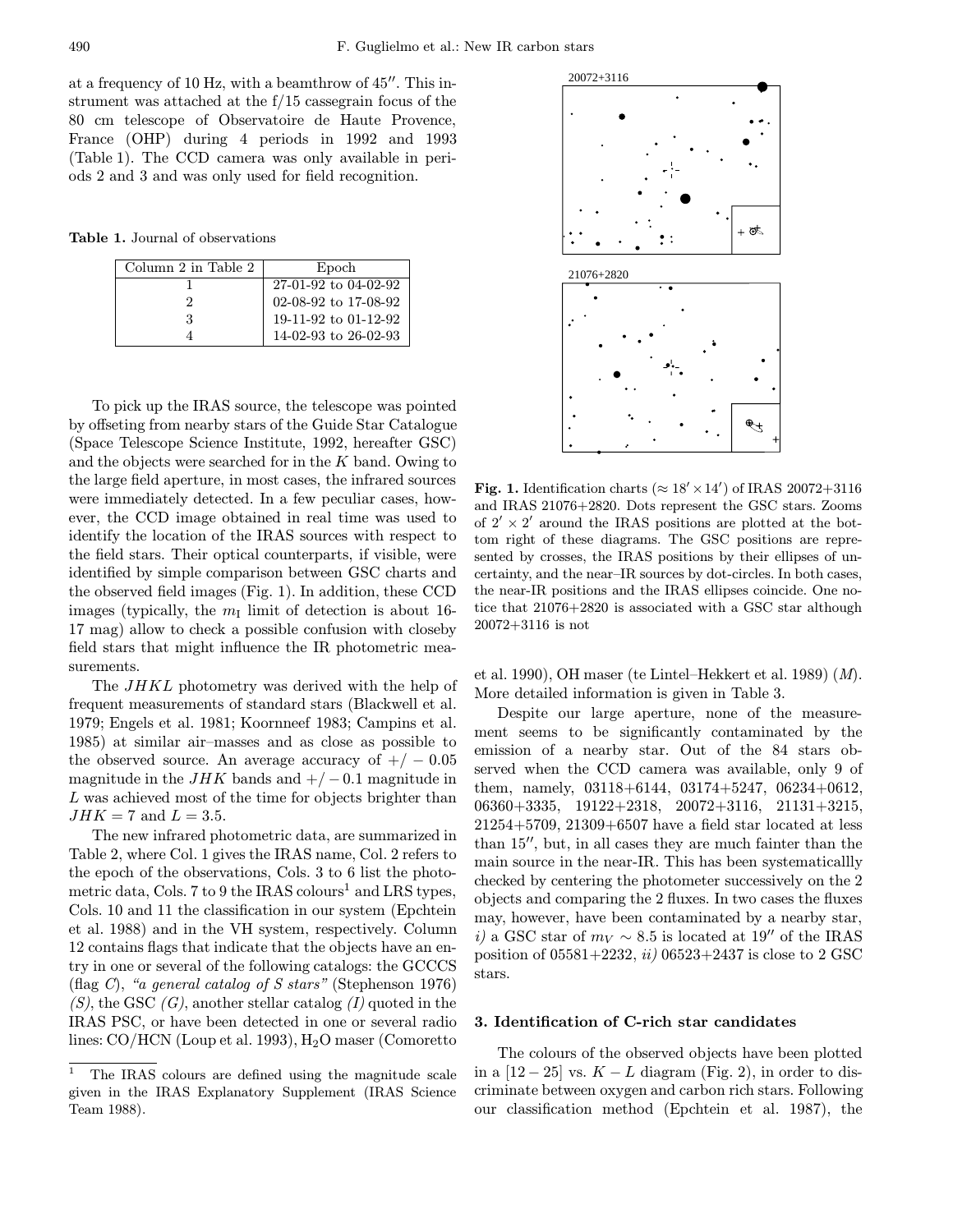

Fig. 2. [12 – 25] vs.  $K - L$  diagram for the 199 observed stars in the K and L bands. The triangles represent the 8 new infrared stars confirmed by spectroscopic measurements, the dots, the 12 other new carbon star candidates, the open squares the stars previously known as carbon stars through their optical spectra (GCCCS) or their IRAS low resolution spectra, the filled squares, the 2 objects which might be contaminated by a nearby star, and the crosses, the other stars. The black–body line, the areas defined by Epchtein et al. (1987) and the reddening vector corresponding to  $A_V = 10$  are also drawn

objects can be roughly splitted into 3 main groups. One group is located along a vertical strip at low  $K - L$  and corresponds to O–rich stars surrounded by a thin dust shell, a second group follows a sequence located above the blackbody line and corresponds to C–rich stars (region c), finally, a few objects with larger colour indices correspond to oxygen stars with thick dust shells (region  $\partial z$ ) and  $\sigma$ 3). The numbers of objects that belong to each of these classes are given in Table 4. The brightest stars in our sample have a thin CDS  $(K - L < 0.7)$ . It is among them that the percentage of carbon stars is the lowest. Most of them are listed in the GSC, and their  $m_K$  range approximately between 3 and 5. The 8 stars that were not observed in the L band are unlikely to be IRCS according to their location in other two–colour diagrams such as  $[12 - 25]$  vs.  $J - K$ . They are likely to be M stars with thin CDS.

The complete list of the 20 new IRCS candidates that we propose is given in Table 5. All of them were discovered by IRAS, but were, so far, of unknown nature, i.e. not already identified as carbon stars (not in the GCCCS, not LRS "4n"). Flag "C" in Col. 3 indicates that their carbon rich nature has been confirmed by optical spectroscopic observations (see Sect. 4). The 3 objects with LRS "0n" or "1n" included in this list have LRS of too poor quality to identify their chemical type. The 17 others have no LRS. Only,  $06000+3445$  has a GSC counterpart. According to our previous studies, since these objects have  $\sim 1 < K - L < \sim 4$  (Fouqué et al. 1992) and are not located at the edge of the class c area, their probability of being IRCS is very high (Paper I). Two IRCS 18240+2326 and 21489+5301 have a  $K - L$  slightly larger than 4 in the "4n" samples. 21489+5301 has been already pointed out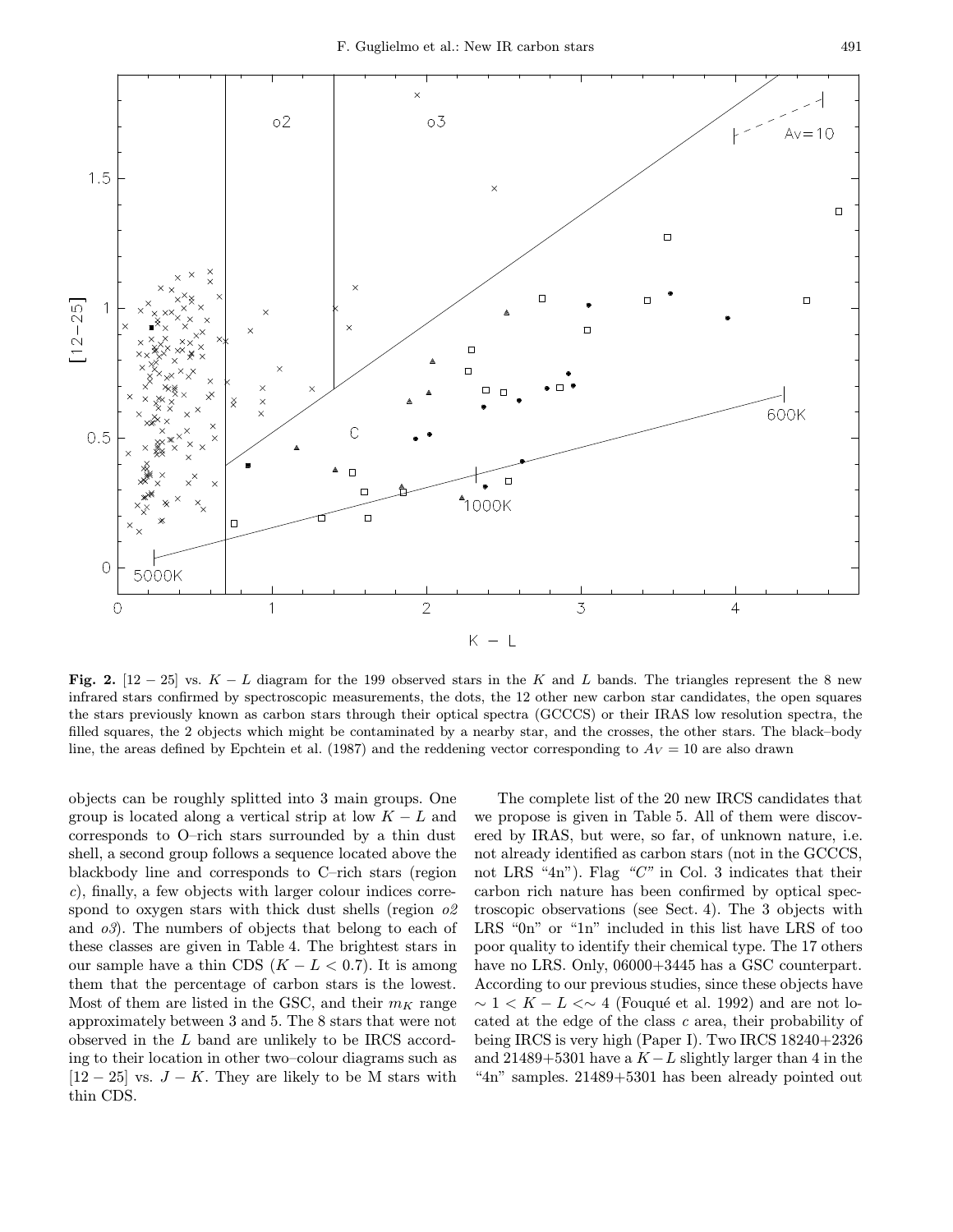

Fig. 3. Red spectra of 10 objects (03118+6144, 04256+5054, 04391+4904, 04469+3228, 05391+4757, 05581+2232, 05592+4627,  $06175+2347$ ,  $07152+1228$ ,  $19580+2552$ ). The spectrum of  $06175+2347$  is represented to illustrate the typical features of a carbon star obtained with the same instrumentation. Some of the CN band heads as well as the NaD doublet and  $H_{\alpha}$  are indicated. Some of the band heads of TiO characteristics of M type star are indicated on the spectrum of 05581+2232

as a candidate of extreme carbon star (Volk et al. 1992b, and Omont et al. 1993).

### 4. Spectroscopic observations

A follow–up programme of spectroscopic observations of the C-rich star candidates has been initiated in order to confirm the chemical nature of stars observed in near IR photometry. Medium resolution spectra in the far red  $({\sim 6000 - 9000 \text{ Å}})$  have been obtained for a subsample of 10 candidates, namely 03118+6144, 04256+5054, 04391+4904, 04469+3228, 05391+4757, 05581+2232, 05592+4627, 06175+2347, 07152+1228, 19580+2552, with the CARELEC spectrograph (OHP publication, 1986) attached to the 193 cm telescope of Observatoire de Haute Provence during 2 periods (November 28 to December 3, 1992 and November 20 to November 25, 1993). These spectra are displayed in Fig. 3.

This spectral range has been chosen because it allows to measure the reddest objects optically identified  $(m_R$  brighter than  $\sim$  17), and because many molecular features that characterize late giant stars (e.g.,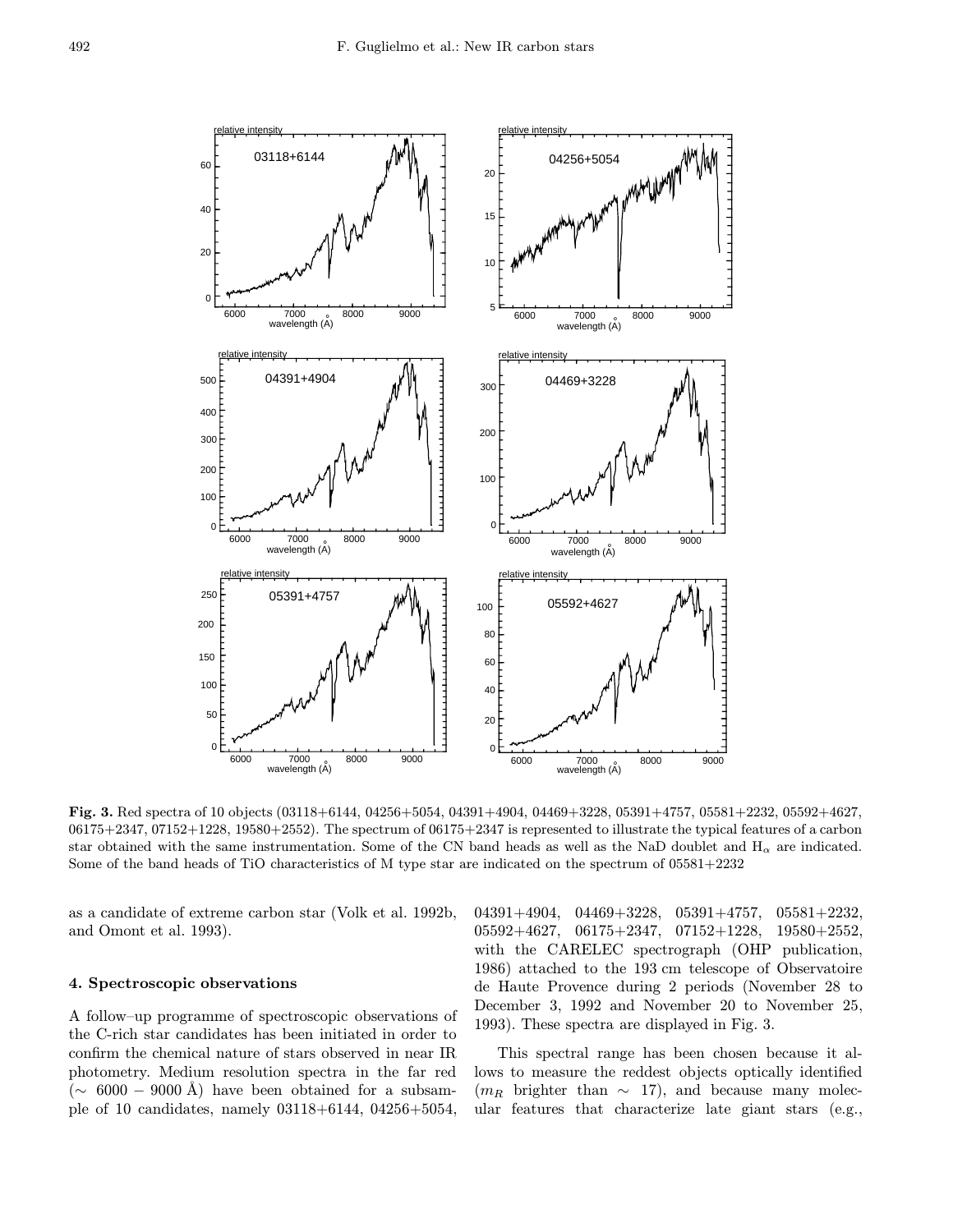

Fig. 3. continued

Table 4. The number of observed stars according to various classifications: LRS, VH, Epchtein et al. (1987), GCCCS

|                                | total | $K-L < 0.7$ |                | $K-L > 0.7$ |                |            |
|--------------------------------|-------|-------------|----------------|-------------|----------------|------------|
|                                |       | all         | <b>GCCCS</b>   | all         | $"o2-o3"$      | $\rm IRCS$ |
| $LRS$ "4n"                     | 18    | 6           |                | 12          | $\overline{2}$ | 10         |
| LRS "0n" $\&$ "1n"             | 13    | 5           |                | 8           | $\overline{2}$ | 6          |
| region VII (VH)                | 119   | 85          |                | 34          | 12             | 22         |
| same $[12 - 25]$ as region VII | 49    | 48          | $\overline{2}$ |             | 0              |            |
| Total                          | 199   | 144         |                | 55          | 16             | 39         |

Turnshek et al. 1985) are located in this spectral range. The spectra of 9 objects definitely confirm that they correspond to bona fide C-rich stars, since all of them exhibit the CN bands that unambiguously characterize them. Among these objects, only 06175+2347 has a LRS spectrum (code 17), which clearly exhibits a SiC feature. As concerns the spectrum of 05581+2232, it shows TiO bands that characterize O–rich stars, but the near–IR photometric data might be inaccurate because of contamination by a nearby star.

### 5. Concluding remarks

The method that combines near-IR and IRAS photometric data is used successfully on a new sample and has lead to the identification of 20 new infrared carbon star candidates. The nature of 8 out of them, measured in optical spectroscopy is confirmed. In addition, a few stars with LRS "4n" are found to be oxygen rich while a few "0n" and "1n" stars are carbon rich.

Acknowledgements. We are indebted to the technical staff of the Observatoire de Haute Provence for his help during the observations, to B. Brockmann at Département de Recherche Spatiale of Observatoire de Paris for his constant effort for an optimal running of the InSb photometer and to the Bureau des Longitudes team for providing us the CCD camera and particularly to F. Colas for giving us his image acquisition and analysis software working on a PC microcomputer, ASTROL.

#### References

- Blackwell D.E., Shallis M.J., Selby M.J., 1979, MNRAS 188, 847
- Campins H., Rieke G.H., Lebofsky M.J., 1985, AJ 90, 896
- Comoretto G., Palagi F., Cesaroni R., et al., 1990, A&AS 84, 179
- Engels D., Sherwood W.A., Wamsteker W., 1981, A&AS 45, 5